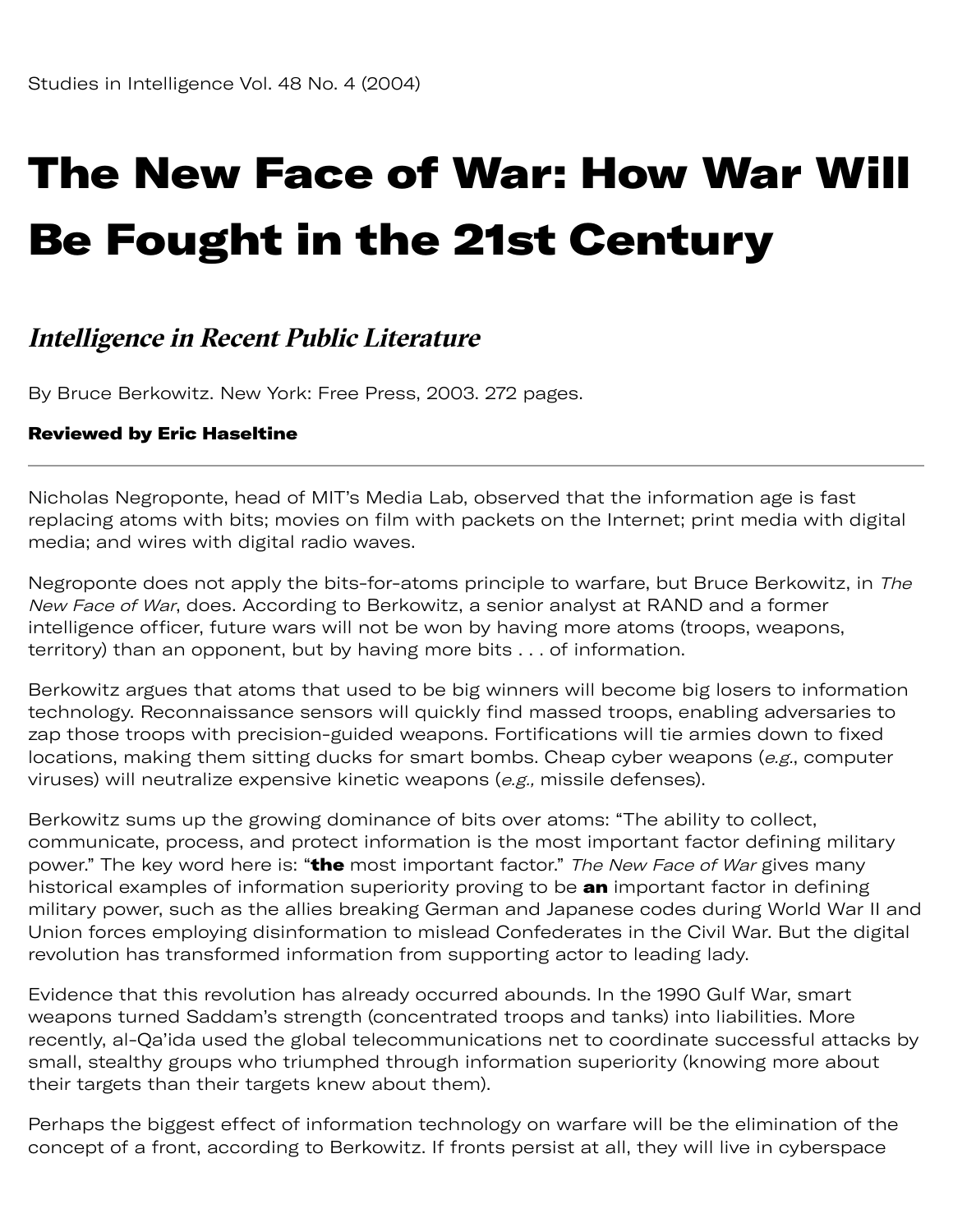where info-warriors battle not over turf, but over control of routers, operating systems, and firewalls. Even so, *The New Face of War* argues that there will be no electronic "Pearl Harbors" on the emerging battlefield of bits because disabling a nation's information technology (IT) infrastructure will be too hard even for the most sophisticated cyber-warriors. Well-timed, pinpoint computer network attacks will be much more likely.

Dr. Berkowitz's vision of the future is probably right in many respects and off target in a few others. But, regardless of its accuracy, his book surfaces critical questions for the Intelligence Community.

First, the things he gets right and what these mean for intelligence: Information technology has changed warfare not by degree, but in kind, so that victory will increasingly go to combatants who maneuver bits faster than their adversaries. Thus, intelligence services will need an increasing proportion of tech-savvy talent to track, target, and defend against adversaries' IT capabilities. As countries like China, India, Pakistan, and Russia grow their IT talent base—and IT market share—faster than the United States, the strengths of their intelligence services will likely increase relative to those of US intelligence.

Because cyber-wars will be played out on landscapes of commercial IT, intelligence agencies will need new alliances with the private sector, akin to existing relationships between nation states. And the Intelligence Community will have to confront knotty problems such as: performing intelligence preparation of cyber battlefields; assessing capabilities and intentions of adversaries whose info-weapons and defenses are invisible; deciding whether there is any distinction between cyber defense and cyber intelligence; and determining who in the national security establishment should perform functions that straddle the offensive, defensive, and intelligence missions of the uniformed services and intelligence agencies.

The growing importance of IT in warfare will also change the way intelligence agencies support atom-based conflicts. New technology will collect real-time intelligence for fast-changing tactical engagements, but the mainstay product of the Intelligence Community, serialized reports, is far too slow for disseminating these high-tech indications and warnings. Faster means of delivering—and protecting—raw collection must be devised, so that real-time intelligence can be sent directly to shooters without detouring through multiple echelons of military intelligence analysts. Also, remote sensors designed to report on the capabilities, intentions, and activities of armed forces, will not find lone terrorists. Radically new sensing networks that blanket the globe will be needed to collect pinpoint intelligence on individual targets.

The distinction between intelligence and tactical operations data (such as contact reports and significant activity reports) will blur as national intelligence means are focused on real-time tactical missions. All-source analysts will need to add tactical operations reporting to their diet of HUMINT, SIGINT, IMINT, OSINT and MASINT.

Now, the areas in which The New Face of War misses the mark: First, military power in the future will not flow solely from precision zapping and deployment of small, networked forces. Some missions, such as peacekeeping, will always demand the highly visible presence of large forces. And if numbers do not matter anymore, as Berkowitz suggests, why worry about North Korea's million-plus army? The bottom line is that as intelligence agencies get better at tracking and collecting on individuals terrorists, they will still need robust targeting and force protection capabilities against large conventional forces.

The evolution of media, with which we began this discussion, teaches powerful lessons about